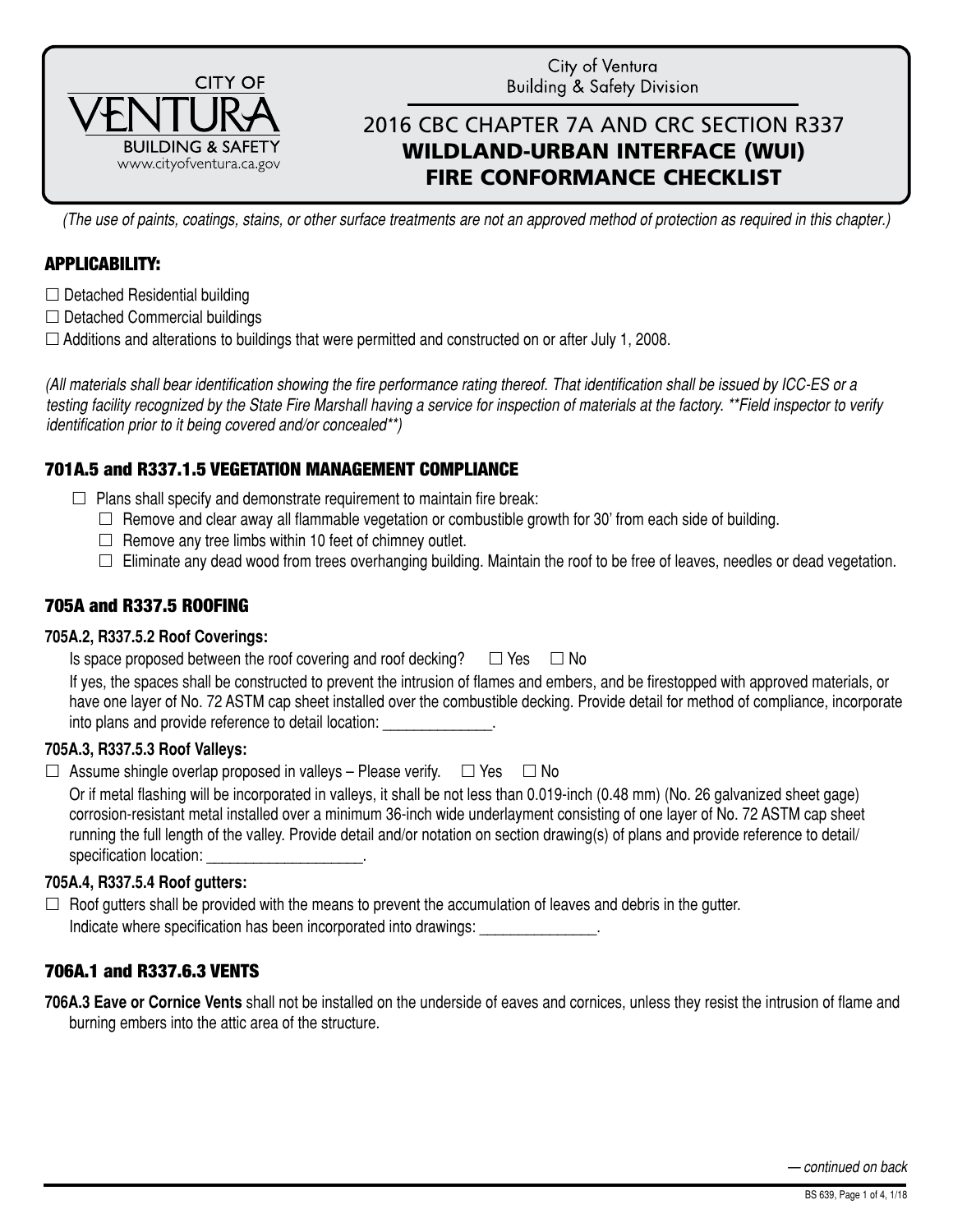### **If vented roof system is proposed:**

- $\Box$  Plans shall define and detail how attic and/or rafter bays will be vented, i.e. gable end vents, eave vents, ridge vent(s).
- $\Box$  Detail/indicate how proposed eave/cornice vents will resist the intrusion of flame and embers into attic/rafter bay area of the structure. (Specify product Company Name/ Description \_\_\_\_\_\_\_\_\_\_\_\_\_\_\_ Listed by SFM Approved by Building Official, **OR**
- $\Box$  The vents are located more than 12 feet from the ground or walking surface of a deck, porch, patio or similar surface; the vent materials are noncombustible, corrosion resistant and the dimensions of the openings are min. 1/16-inch and do not exceed 1/8 inch.The exterior wall covering and exposed underside of the eave are of noncombustible material, or ignition-resistant material (per SFM Standard 12-7A-5 Ignition Resistant material), **OR**
- $\Box$  The attic space being ventilated is fully protected by an automatic sprinkler system installed in accordance with Section 903.3.1.1. (Document on plans and provide notation to sprinkler designer of requirement).

#### **If a non-vented roof system is proposed:**

 $\Box$  Provide manufacturer's specifications and detailing for non-vented system, including air and water permeability testing data.

### 707A and R337.7.3 EXTERIOR COVERINGS

**707A.3, R337.7.3 Exterior walls:** Exterior wall coverings or wall assemblies shall comply with one of the following: Check all that apply.

- $\Box$  Noncombustible material (Verify and document compliance with definition per CBC 202 ASTM 136)
- $\Box$  Heavy Timber exterior wall assembly  $\Box$  Log Wall Construction  $\Box$  Ignition –Resistant Material (per CBC 702A and R337.2)
- □ Standard SFM 12-7A-1 **(Specify product Company Name, Description, Test Protocol and Flame Spread \_\_\_\_\_\_\_\_\_\_\_\_\_.)**<br>Listed in SFM Handbook? □ Yes □ No (provide test data) Listed in SFM Handbook?
- $\Box$  One layer of 5/8" Type X gypsum sheathing applied behind the exterior covering or cladding on the exterior side of the framing
- $\Box$  The exterior portion of a 1-hour fire resistive exterior wall assembly designed for exterior fire exposure including assemblies using the gypsum panel and sheathing products listed in the Gypsum Association Fire Resistance Design Manual
- **707A.3.1, R337.7.3.1 Exterior wall coverings** shall extend from the top of the foundation to the roof, and terminate at 2-inch nominal solid wood blocking between rafters at all roof overhangs, or in the case of enclosed eaves, terminate at the enclosure.
	- $\Box$  Specify where notation has been detailed/noted on plans:
- **707A.4, R337.7.4 Open roof eaves** *(Solid wood rafter tails on the exposed underside of open roof eaves having a min. nominal dimension of 2", solid wood blocking installed between rafter tails on the exposed underside of open roof eaves having a minimum nominal dimension of 2", gable end overhangs and roof assembly projections beyond an exterior wall other than at the lower end of the rafter tails, fascia and other architectural trim boards are exempt from requirements).*

### Proposing open roof eaves?  $\Box$  Yes  $\Box$  No

If yes, identify roof eave compliance method. The exposed roof deck on the underside of unenclosed roof eaves shall consist of the following: *Check all that apply.*

- $\Box$  Noncombustible material  $\Box$  Ignition-resistant material
- $\Box$  One layer of 5/8" Type X gypsum sheathing applied behind an exterior covering on the underside exterior of the roof deck
- $\Box$  The exterior portion of a 1-hour fire resistive exterior wall assembly applied to the underside of the roof deck designed for exterior fire exposure including assemblies using the gypsum panel and sheathing products listed in the Gypsum Association Fire Resistance Design manual.
- **707A.5, R337.7.5 Enclosed roof eaves and roof eave soffits** *(Gable end overhangs and roof assembly projections beyond an exterior wall other than at the lower end of the rafter tails and fascia and other architectural trim boards are exempt from requirement).*

Proposing enclosed eaves?  $\Box$  Yes  $\Box$  No

If yes, the exposed underside of enclosed roof eaves having either a boxed-in roof eave soffit with a horizontal underside, or sloping rafter tails with an exterior covering applied to the underside of the rafter tails, shall be protected by one of the following:

- $\Box$  Non-combustible material  $\Box$  Ignition-resistant material
- $\Box$  One layer of 5/8" Type X gypsum sheathing applied behind an exterior covering on the underside of the rafter tails or soffit
- $\Box$  The exterior portion of a 1-hour fire resistive exterior wall assembly applied to the underside of the rafter tails or soffit including assemblies using the gypsum panel and sheathing products listed in the Gypsum Association Fire Resistance Design Manual
- $\Box$  Boxed-in roof eave soffit assemblies with a horizontal underside that meet the performance criteria in accordance with the test procedures set forth in SFM Standard 12-7A-3.

## **707A.6, R337.7.6 Exterior porch ceilings** (Except architectural trim boards)

The exposed underside of exterior porch ceilings shall be protected by one of the following:

- $\Box$  Noncombustible material  $\Box$  Ignition-resistant material
- $\Box$  One layer of 5/8" Type X gypsum sheathing applied behind the exterior covering on the underside of the ceiling.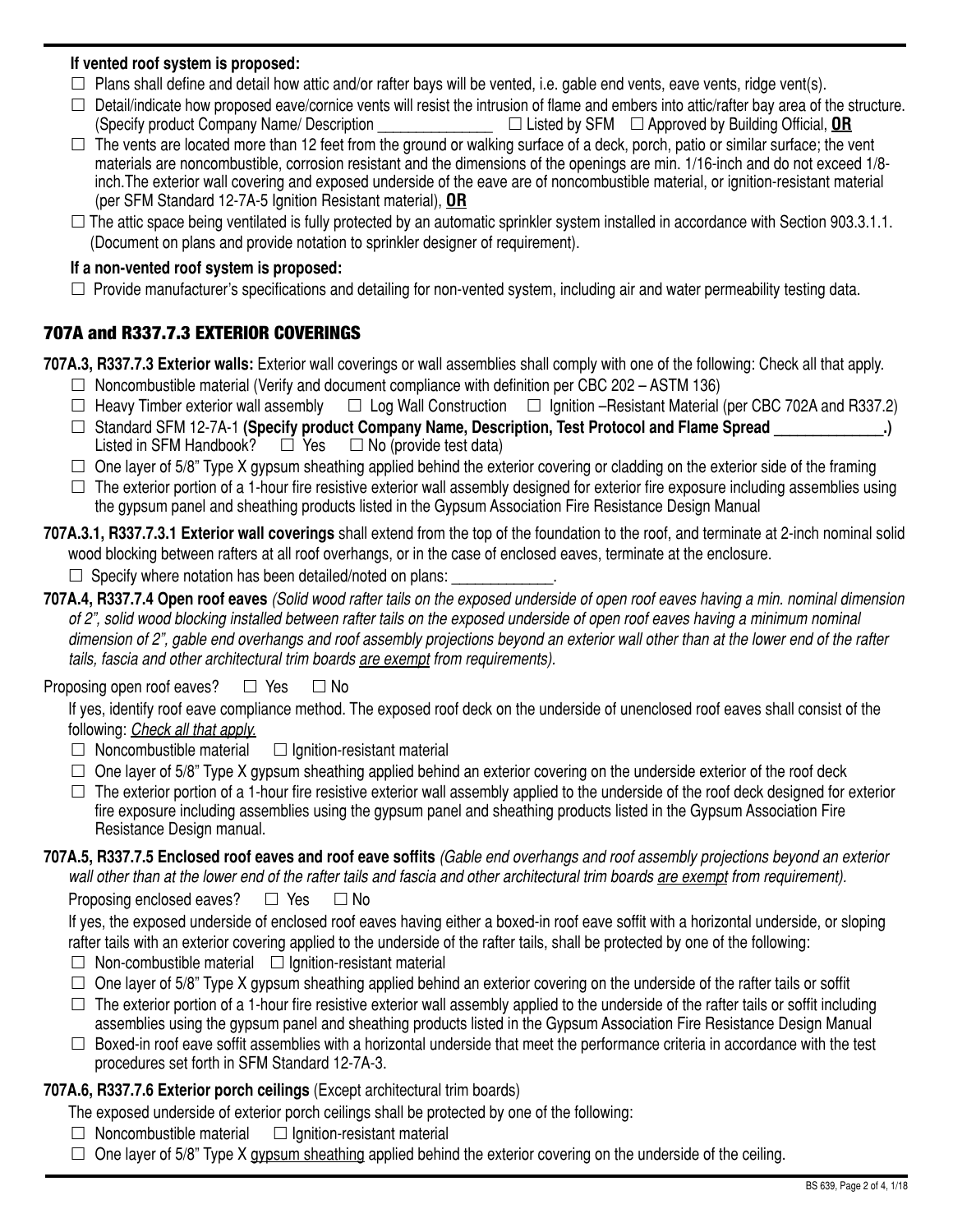- $\Box$  The exterior portion of a 1-hour fire resistive exterior wall assembly applied to the underside of the ceiling assembly including assemblies using the gypsum panel and sheathing products listed in the Gypsum Association Fire Resistance Design manual.
- $\Box$  Porch ceiling assemblies with a horizontal underside that meet the performance criteria in accordance with the test procedures set forth in SFM Standard 12-7A-3.

## **707A.7, R337.7.7 Floor projections** (except architectural trim boards)

The exposed underside of a cantilevered floor projection where a floor assembly extends over and exterior wall shall be protected by one of the following:

- $\Box$  Noncombustible material  $\Box$  Ignition-resistant material
- $\Box$  One layer of 5/8" Type X gypsum sheathing applied behind an exterior covering on the underside of the floor projection.
- $\Box$  The exterior portion of a 1-hour fire resistive exterior wall assembly applied to the underside of the floor projection including assemblies using the gypsum panel and sheathing products listed in the Gypsum Association Fire Resistance Design manual.
- $\Box$  The underside of a floor projection assembly that meet the performance criteria in accordance with the test procedures set forth in SFM Standard 12-7A-3.

### **707A.8, R337.7.8 Underfloor protection** (heavy timber structural columns and beams do not require protection)

The underfloor area of elevated or overhanging buildings shall be enclosed to grade in accordance with the requirements of this chapter or the underside of the exposed underfloor shall consist of one of the following:

- $\Box$  Noncombustible material  $\Box$  Ignition-resistant material
- $\Box$  One layer of 5/8" Type X gypsum sheathing applied behind an exterior covering on the underside of the floor projection.
- $\Box$  The exterior portion of a 1-hour fire resistive exterior wall assembly applied to the underside of the floor including assemblies using the gypsum panel and sheathing products listed in the Gypsum Association Fire Resistance Design manual.
- $\Box$  The underside of a floor assembly that meets the performance criteria in accordance with the test procedures set forth in SFM Standard 12-7A-3.

### **707A.8, R337.7.9 Underside of appendages:**

When required by the enforcing agency the underside of overhanging appendages shall be enclosed to grade in accordance with the requirements of this chapter or the underside of the exposed underfloor shall consist of one of the following:

- $\Box$  Noncombustible material  $\Box$  Ignition-resistant material
- $\Box$  One layer of 5/8" Type X gypsum sheathing applied behind an exterior covering on the underside of the floor projection.
- $\Box$  The exterior portion of a 1-hour fire resistive exterior wall assembly applied to the underside of the floor including assemblies using the gypsum panel and sheathing products listed in the Gypsum Association Fire Resistance Design manual.
- $\Box$  The underside of a floor assembly that meets the performance criteria in accordance with the test procedures set forth in SFM Standard 12-7A-3.

# 708A and R337.8 EXTERIOR WINDOWS AND DOORS

(Exterior windows; exterior glazed doors; glazed openings within exterior doors; glazed openings within exterior garage doors; exterior structural glass veneer)

#### **708A.2.1, R337.8.2.1 Exterior windows and exterior glazed door assemblies:**

Exterior windows and exterior glazed door assemblies shall comply with one of the following:

- $\Box$  Constructed of multi-pane glazing with a minimum of one tempered pane meeting the requirements of CBC 2406.
- $\Box$  Constructed of glass block units, or
- $\Box$  Have a fire-resistance rating of not less than 20 minutes when tested according to NFPA 257, or

 $\Box$  Tested to meet the performance requirements of SFM Standard 12-7A-2

#### **708A.2.2, R337.8.2.2 Structural glass veneer:**

The wall assembly behind the structural glass veneer shall comply with Sections 707A.3 and R337.7.3.

### **708A.3, R337.8.3 Exterior doors:**

Exterior doors shall comply with one of the following:

- $\Box$  Exterior surface or cladding shall be of noncombustible or ignition-resistant material, or
- $\Box$  Constructed of solid core wood that complies with the following :
- $\Box$  Stiles and rails shall not be less than 1 3/8 inches thick.
- $\Box$  Raised panels shall not be less than 1 ¼ inches thick, except for the exterior perimeter of the raised panel that may taper to a tongue not less than 3/8 inch thick
- $\Box$  Fire-resistance rating of not less than 20 minutes when tested according to NFPA 252.

*— continued on back*